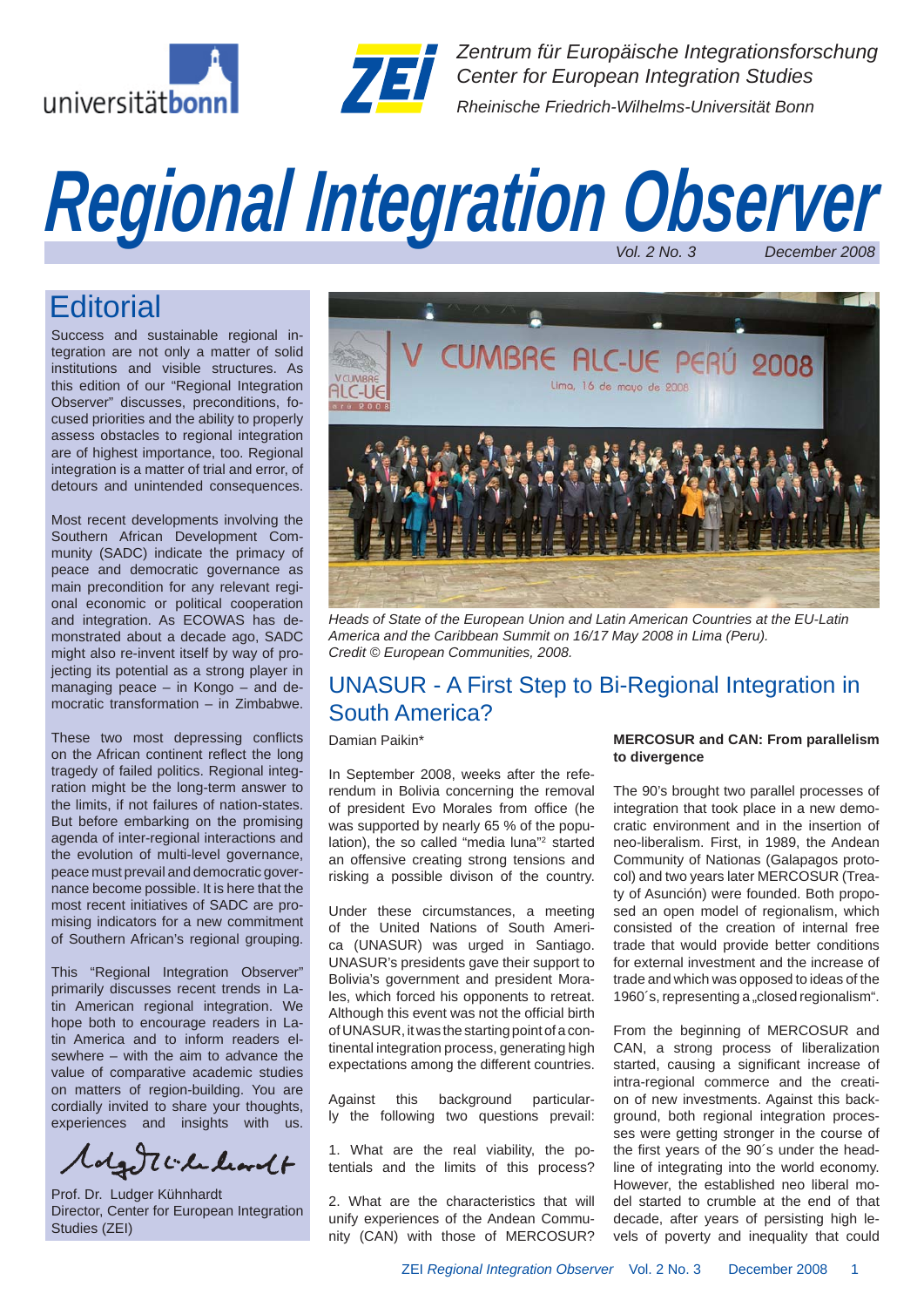be seen in the countries of the region. As a consequence, two new political developments were considered to be a possible solution to these problems: one that could be called a "regional model" and the other that could be called an "open model". The regional approach prefers the development of a regional market and a closer relationship of member states and their neighbors. In the opposite, the open model prefers to extend the relations with the global economy, specializing in some areas and looking for new markets for these products, using the free trade agreements as an instrument to achieve this objective.<sup>2</sup> The starting point of these experiences was the America Summit in Mar del Plata, Argentina, in 2005. There, after long debates, the countries of MERCOSUR, plus Venezuela, rejected the signature of the Free Trade Agreement of the Americas (FTAA), which aimed to create a unique free trade zone from Alaska to Tierra del Fuego. The main criticism of this agreement came from Brazil. In the eyes of President Lula Da Silva, the agreement was tailored in favor of the US industry and therefore challenged the competitiveness of Brazil, resulting possibly in a process of deindustralization after years of trying - with success - to develop the manufacturing sector in Brazil. Colombia and Venezuela in May 2008, after the killing of a FARC leader (Fuerzas Armadas Revolucionarias de Colombia) by the Colombian army in Ecuadorian territory. This episode breached the trust between Ecuador and Colombia and brought the countries close to an armed conflict. Given these differences, Venezuela confirmed the intention to leave CAN, and called Ecuador to do the same.

#### **UNASUR:** A first step to bi-regional in**tegration?**

UNASUR was created in 2007 after a summit in Isla Margarita, with the purpose of bringing the two regional experiences back together. UNASUR is mainly supported by Brazil who tries to impose its leadership on the whole continent. Brazilian diplomacy works hard to enlarge its continental influence and to strengthen its position as a global player.

However, for the rest of the countries, UN-ASUR is considered from another point of view. First of all UNASUR means for Argentina the substitution of the Brazilian – Argentinean axis built around MER-COSUR, by a unipolar power, located in Brasilia. This decreases the possibility

## **New Publication: Elements of Regional Integration**

**Edited by Ariane Kösler and Martin Zimmek, 2008, vol. 68, 250 pp., hardcover, 48 €, ISBN 978 - 3 - 8329 - 3503 - 0**

The European Union might be the most prominent example of regional integration but it is by far not the only one. The importance of regional integration in Africa, Asia, Latin america, the Caribbean and even in the Pacific Islands region is constantly growing. All these regions aspire for more than pure economic cooperation. In addition to intensified economic cooperation, political, legal and cultural aspects are also important factors as those that form a Mixtum Compositum of regional integration elements. The present volume, edited by the Junior Fellows at ZEI, Ariane Kösler and Martin Zimmek, discusses these different components of regional integration in theoretical perspective and in a policy-oriented approach. It contributes to comparative analysis and case studies from different regions. Elements of Regional Integration presents the main features of regional integration in an interdisciplinary manner. It addresses scholars of political sciences, economics and law as well as students and is suited as accompanying material for courses.

At the same time, the FTAA would have threatened Lula´s intentions to build his own leadership and become a global player. The motive of the rejection of the FTAA by MERCOSUR was to find a way to strengthen instead the process of internal South American development. Moreover it was a rejection to accept the influence of United States in the region, which led the president of Venezuela, Hugo Chavez, to take interest in joining MERCOSUR. Whereas Venezuela distanced itself from the United States, other countries of the CAN such as Colombia and Perú, changed their strategies from a regional focus to a more open one, looking for new markets. In this context, the latter countries became closer to the United States and signed a bilateral free trade agreement (FTA), putting an end to the Andean external common fee.

Finally, the difficult Andean situation was jerked by some disagreements, such as the diplomatic conflict involving Ecuador, for Buenos Aires to negotiate and exercise its influence. This is also the reason why Nestor Kirchner, president of Argentina, did not attend the meeting snubbing President Lula Da Silva's invitation.

As a result, since then, the relationship between Argentina and the president of Venezuela, Hugo Chavez, has become closer in contrast to Brasilia's continental power.3 The creation of this new alliance, represents a danger to Brazil's idea of a UNASUR development. However, Brazil´s trump card was the the need of a regional solution concerning the question of energy supply and distribution. On one hand, the lack of oil and gas forced Brazil, Argentina, Chile and Uruguay to import these resources. On the other hand, Bolivia and Venezuela were able to provide oil and gas but there was neither enough infrastructure in the region to support hydrocarbon exchange, nor funds to build it. In this context, UNASUR appeared as the ideal space to deal with both projects. Given these facts, UNASUR has become an important space of regional policy convergence. But even though all South American countries formally joined, only governments that were pursuing a regional approach formed a real part of these projects. Chile, Colombia and Peru, which chose the "open" model after Mar del Plata's Summit, were absent in these events. Paradoxically, the incorporation of these countries could come just after what can be considered as the most critical moment between both spaces: the murder of the FARC's leader by the Colombian army in Ecuador. This action was condemned by most South American presidents.

Although this conflict was resolved by diplomatic action, it expressed the need, for the South American governments, to have its own space to work out regional conflicts. Because of this, Brazil proposed the creation of a South American Defense Council, which was rejected only by Colombia. It was in this context, that the Bolivian crisis took place. UNASUR was urgently called to support Bolivia's democracy and find a common solution. All South American presidents went to Santiago de Chile and put an end to demands of autonomy. There, "regional" and "open" model leaders came together to back democracy. This success generated an enormous expectation in the region. However, differences remain between the two models, which will impede any intention of deeper integration. For example, the intention to elect Argentinean ex-president, Nestor Kirchner as UNASUR's president, was rejected by his colleague of Uruguay, Tabare Vazquez. To push the development of UNASUR under these circumstances, will lead to its failure. Compared to this, MERCOSUR's strengthening, with Venezuela's full incorporation and the creation of stronger links with Ecuador and Bolivia, appears as a possible way to enlarge integration without provoking political conflict.

Nowadays, UNASUR has shown its effectiveness as a defender of democracy. But, if more responsibilities are given to it, UNA-SUR may be condemned to failure because it will not be able to fulfill its high expectations.

- Wealthy regions placed in the west side of Bolivia (Tarija, Beni, Pando and Santa Cruz de la Sierra) and opposed to the government of President Evo Morales.
- 2. Del Huerto Romero, M. (2000) Apuntes para una reformulación del paradigma del regionalismo abierto en América Latina, Intal, Buenos Aires and Garay, L. (1997) Regionalismo Abierto e Integración en las Américas, Grupo Editor Latinoamericano, Buenos Aires.
- 3. Serbin, Andrés (2007) "UNASUR y ALCA", Anuario CRIES, Buenos Aires. The "etanol issue" was another problem in the Chavez- Lula Da Silva relationship. Osava, Mario, 2007. "Energía. Brasil quiere dominar el mercado del etanol", Inter Press Service Agency, 8 de marzo de 2007.

*Damian Paikin is Researcher at the University of Bueons Aires.*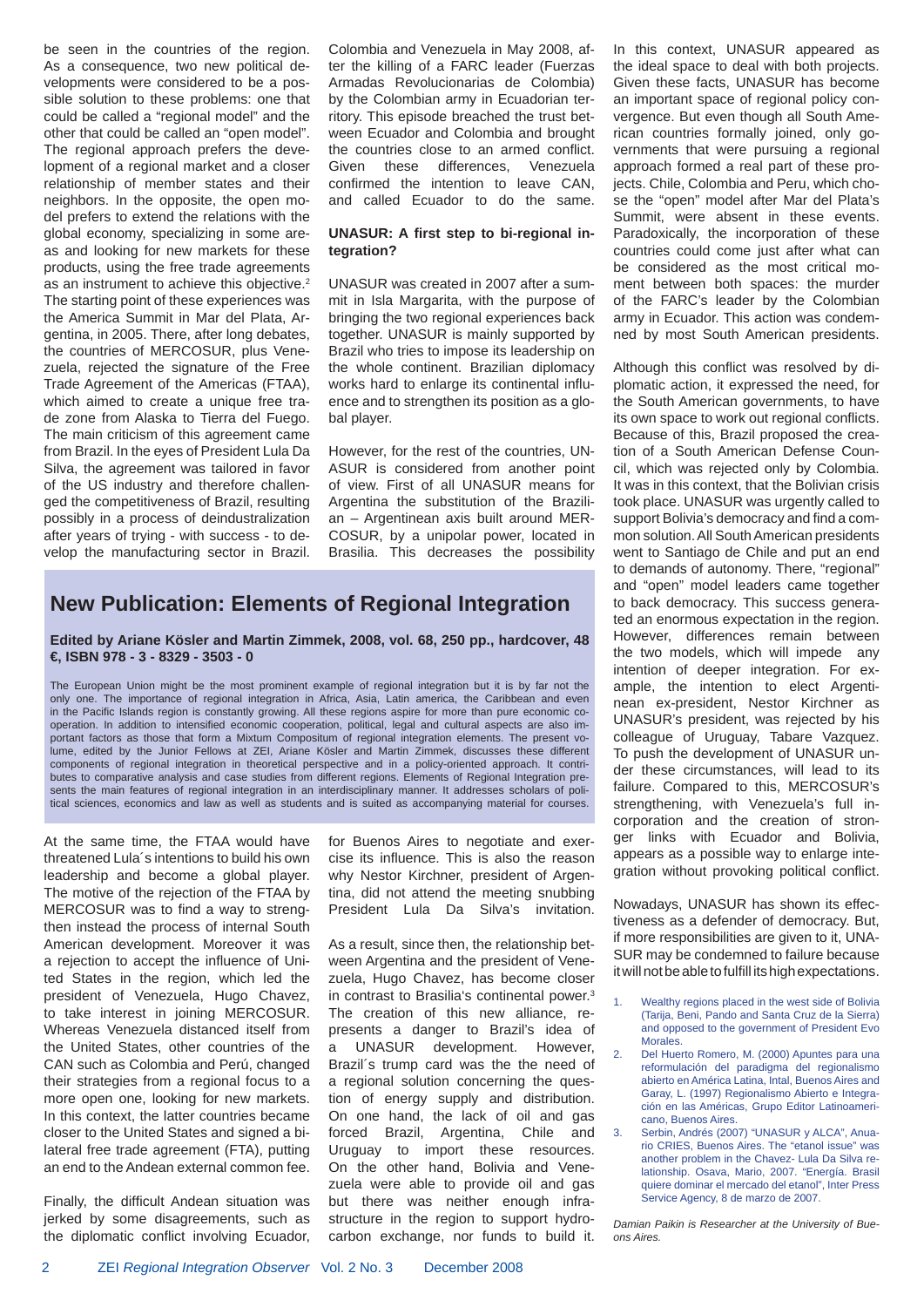## The Evolution of Economic Integration in Central America

Alvaro Garcia Otarloa\*

The integration process of Central America is one of the oldest in America as a whole. Even today it comprises the borders of the past "Capitania General de Guatemala", which was established during the colonization period and includes the territory from Guatemala to Costa Rica. However, because of the "football war" between El Salvador and Honduras and later internal conflicts in El Salvador, Guatemala and Nicaragua, encouraged by cold war conditions, the integration process declined during the 1960s and 70s.

But the return of peace to Central America in the late 80s, the end of the cold war and international aid, made it possible for integration to be revived again.

Recognizing the high degree of integration of their economies, El Salvador and Guatemala signed a Free Trade Agreement in 1991 which established a free trade area between these countries. This treaty was extended to what is called the Triangle of the North with the incorporation of Honduras through the Treaty of New Ocotepeque 1992. The long-term objective of this treaty is to create a customs union and seek complementarities in terms of development of competitive advantages between countries

In 1993 the System of Central American Integration (SICA) was founded. Originally, this system was focused on the creation of several common institutions to give integration an organizational framework. But, at the beginning of the 21st century, these institutions like the Central American Parliament and the Central American Court of Justice were severely criticized because of their poor decisionmaking, corruption scandals and high cost for Central American governments. Nevertheless, negotiations on trade issues between Central America and the United States of America and later, the beginning of negotiations with the European Union showed that there could be another way to reanimate integration again. Specifically, European requirements for negotiations pushed the creation of a single market in Central America and a Central American Custom Union.

According to the plan of the presidents of 2002, entry into force of an overall Central American Customs Union was scheduled for December 31, 2004. But projection is viewed too optimistic, after taking into account the various complications and the difficult bilateral negotiations between regional governments, the private sector and all sectors involved in trade activities.

To carry out the negotiations, countries have designed a methodology that is based on the work of inter-agency coordination, involving the private sector, transmission of information and meetings for decision making.

With regard to these problems, the five members of today´s System of Central American Economic Integration (SIECA - Costa Rica, El Salvador, Guatemala, Nicaragua, and Honduras), which is a subsystem of SICA focussing particularly on the aspect of economic integration, did not want to promote more than a customs union. This union is based on a common external tariff with a range that varies between 5% and 20% on imports. Today, nearly 94% of the tariff lines in the isthmus are uniform.

#### **Economic Development of the Region**

Intraregional commerce has been constantly growing since 1987. Furthermore intraregional exportations are growing more than extraregional exportations, which is a very good development for Central American economic integration.

Intra-regional trade as a percentage of total trade continues to grow each year. In 2007 this trade amounted to 5,2 billion dollars, representing 20% of the total, the highest percentage among all schemes of Latin American and Caribbean integration.<sup>1</sup>

In terms of commerce Central America has a reasonable evolution although asymmetries in terms of development between countries are a very important obstacle for an even deeper integration in this respect.

According to the 2005 HDI (Human Development Index), Costa Rica has a high human development, has the place 47 of the list, while El Salvador (104), Nicaragua (112), Honduras (116) and Guatemala (117), have a medium human development. Here, with the exception of Costa Rica, a similar pattern among Central American countries is shown. Of course, one must take into account that in 2001, Costa Rica has the place 41, followed by El Salvador in the classification 95, Nicaragua, Honduras and Guatemala in

## **Kühnhardt: Bi-Regional Relations EU-MERCOSUR must be intensifi ed**

The development of bi-regional relations is an important new element of a stable world order. Current problems in finalizing a bi-regional agreement between the European Union and MERCOSUR should not undermine this fundamental perspective for intensified cooperation.

ZEI Director Prof. Dr. Ludger Kühnhardt analyzed this and related issues at the XV. Forum Brazil-Europe, which the Konrad Adenauer Foundation organized together with the Fundação Getúlio Vargas and the Federation of Industries of São Paulo (FIESP) on October 27/28, 2008 in São Paulo.

At the forum, North Rhine-Westphalian Governor (Ministerpräsident) Dr. Jürgen Rüttgers expressed the urgent need for an sponse to the current world financial crisis.



international social market economy in re- ZEI-Director Prof. Dr. Ludger Kühnhardt (left) together with North Rhine-Westphalian Gov*ernor Dr. Jürgen Rüttgers (second right) and other Brasilian and German experts.*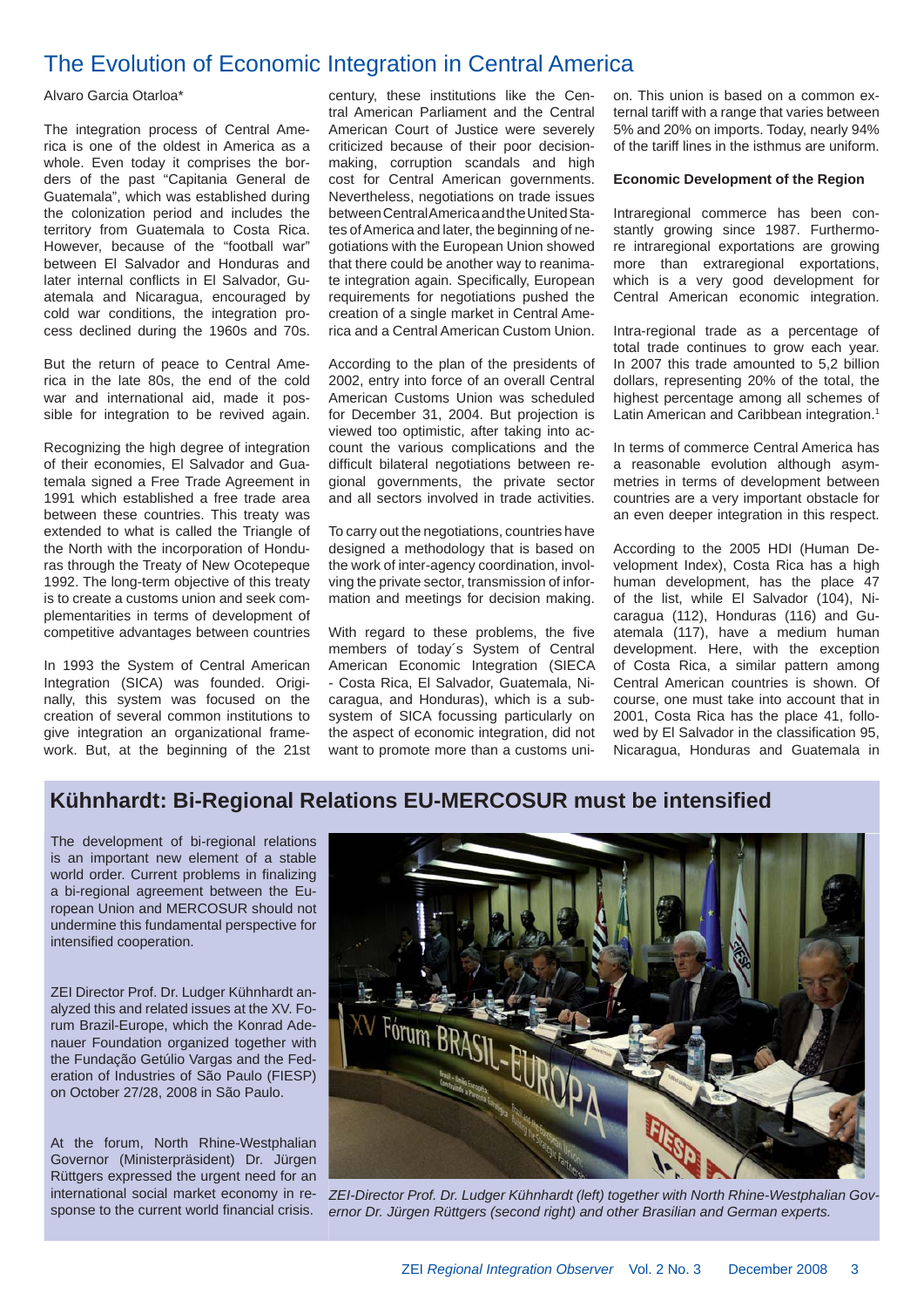the ranking 106, 107 and 108 respectively which mean a setback for all countries. In an analysis of the development of GDP and GDP per capital, in 2004 Nicaragua and Honduras show the lowest GDP in Central America. Both GDPs are not higher than El Salvador´s and do not reach half that of Guatemala and whose immediate pursuer is Costa Rica.

With regard to GDP per capita, extremes are represented by Costa Rica with \$ 4330, which is more or less the sum of the GDP per capita of Guatemala and El Salvador and with Nicaragua at the bottom with a GDP per capita of \$ 810. Central America develops at three speeds. Costa Rica provides better indicators of human development and the best per capita, followed by El Salvador and Guatemala, and at the third level Nicaragua and Honduras.

Costa Rica was inconsistent in terms of regional integration. The country remained for many years the leader in terms of reform and macroeconomic performance. In this context, it was only willing to open trade with the region without going further in terms of political and monetary integration, and has chosen to exclude itself from most regional agreements signed at present. Guatemala is another of the major players. In terms of population, it triples the



population of Costa Rica and El Salvador. It presents good macroeconomic numbers, but nevertheless does not reach the numbers of Costa Rica. Finally Nicaragua and Honduras show the sadder side of Central America with very little encouragement from figures that are much lower than those of El Salvador and Guatemala. However, Nicaragua presents the highest growth rate in Central America, which is of course influenced by the fact that it needs little effort to boost economic growth.

Macroeconomic and structural realities of the countries in the region continue to show the complexity of the project and the existence of weaknesses and imbalances which are difficult to solve. To correct this weakness, the Central American nations should definitely find a leading country, an engine of integration, that drives the process of creating a customs union and can stabilize it for the long term. In this context, the creation of common budgetary instruments, capable of helping to partially resolve some of the shortcomings of the region, can be a factor as much or even more important than the concentration on other international projects.

1. CEPAL. Panorama de la Inserción Internacional de América Latina y el Caribe 2007. http://www. cepal.org/publicaciones/xml/9/34329/PANORA-MA\_INSERCION\_INTERNACIONAL\_2008.pdf.

*Álvaro García Otárola is Executive at the Distance State University of Costa Rica.*

## Legacies from the Financial Crisis and the Revival of MERCOSURs Agenda

#### Marcelo Mondelli\*

The MERCOSUR regional-building project always invited speculation about its role within Latin America as an alternative pole of economic integration. Its relationship with the EU strengthened the notion that MER-COSUR integration would be in the 'European' mould, in contrast to the market driven Free Trade Agreement of the Americas - FTAA -. However, the adherence and commitment to the project was highly linked with the "perception" of market integration that prevailed in the region. This was primarily measured and accepted as interest-driven alternatives (relevant in terms of trade balance and levels of Foreign Direct Investment).

Ever since the project was launched in 1991, MERCOSUR has oscillated between "two alternative models of development and regional integration". The first follows a neo-classic orthodoxy and a fundamentalist approach to globalization. Accordingly, this model promotes MERCOSUR as a temporary stage towards the full insertion of member states in the globalized economy and the full acceptance of the "sovereignty of the market". The second model regards MERCOSUR as an autonomous, permanent instrument through which member states agree on active policies to promote economic development, autonomous industrialization, and sustainable integration.<sup>1</sup> MERCOSUR's essential rationale was driven by elites' views of national political-economic interests. The project continued to exist because it played a role in protecting national economic elites (especially in Brazil) by enhancing trade and investment liberalisation.2

The effects in the aftermath of the financial crisis that affected Brazil in 1999 and later on Argentina in 2001, undermined the prospects for further convergence in the regional bloc. During the 1990s crisis, the fear and uncertainty of the Brazilian devaluation and then, the free fall of the Argentinean economy disrupted the consensus surrounding the integration process of MERCOSUR.

MERCOSUR´s initial agreements demanded a rapid "graduation" status to face the challenges of competitiveness in the international market. The considerations of the original treaty of MERCOSUR (Asuncion Treaty) include a "…process of economic development with social justice" within an integration process that should contemplate "...the principles of gradualism, flexibility and balance". However, few concessions were made. The only marked differences between the partners were in terms of extended periods for the smaller states to adjust to the liberalization chronograms and commercial convergence.3

#### **The road for the New Agenda**

The initial austere results of the regional economic integration process had gradually run MERCOSUR out of credibility and legitimacy in the southern cone of the Americas at the beginning of the 21st century. The dissatisfaction grew among the small members, suggesting a lack of political will to narrow down structural trade imbalances and achieve an effective reduction of asymmetries between national policies. As a result, increasing levels of conflicts in various sectors of the economy and the financial vulnerability (expressed in competitiveness and exchange rate differentials) were only some of the symptoms of the MERCOSUR regional crisis that unfolded at the end of the 1990s.

After more than a decade of regional agreements, the development of smaller economies of MERCOSUR encountered economic and social differences. Wider economic and social disparity resulted in the rise of sharp criticism at all levels of the integration process. The small states have been negatively affected in terms of growth. Since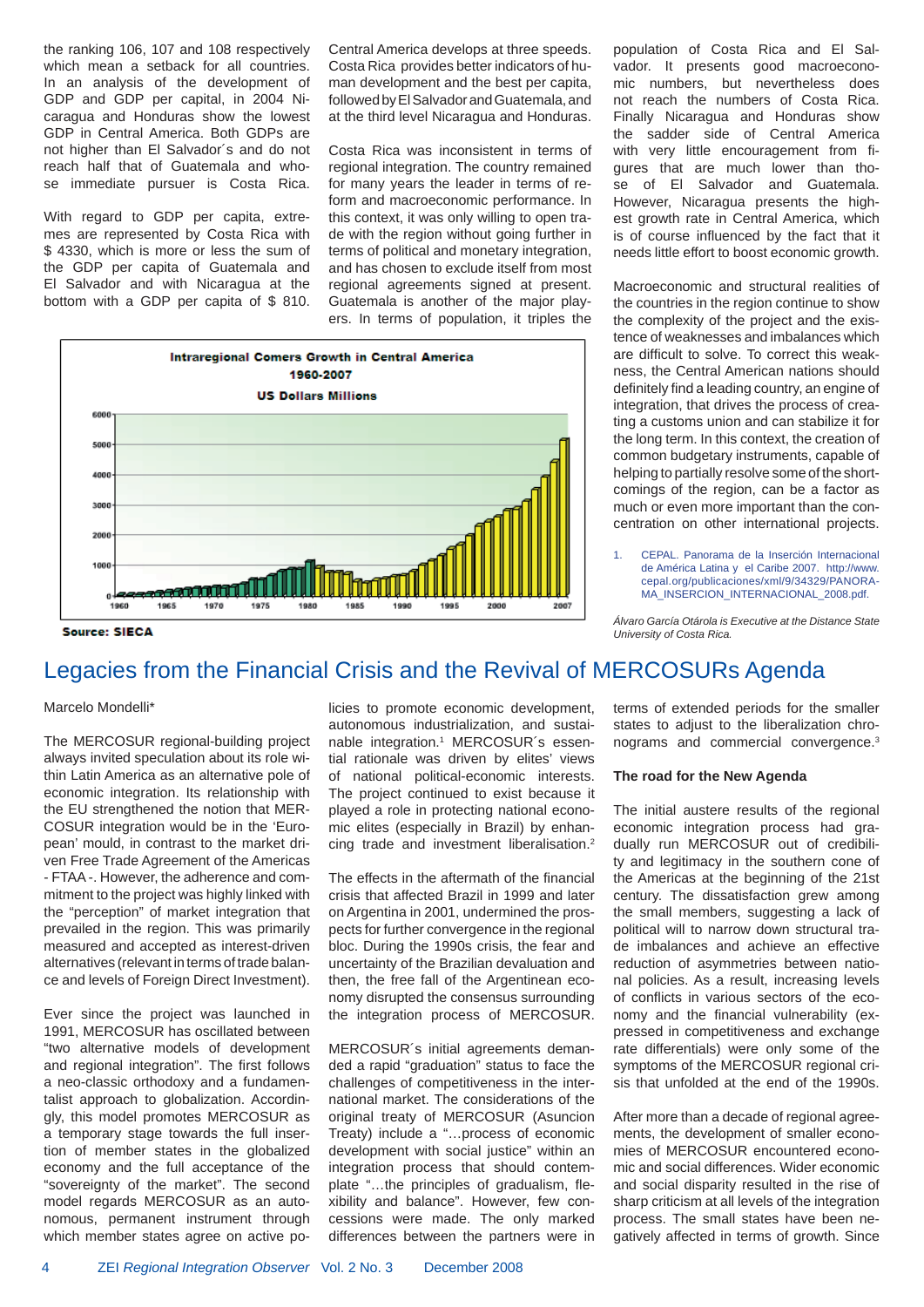2003 questions have been asked about the benefits of regional market integration. In fact, smaller countries have had a greater reliance on neighboring markets than larger members, and therefore, they were affected much more by the latter's economic policy decisions.4 For instance, the provision of state aid in certain sectors of a bigger partner can undermine the entire sector in a small country. As a result, we could observe how each country's incentive to put an issue on the regional agenda differed essentially.

The degree of commitment in terms of political options and economic priorities experienced modifications during and after the regional turmoil. Because of the domestic political cost, plausible economic alternatives started to gain weight. With slow progress on key economic issues – such as trade in services, government originated from the commercial structure of the integration process during the 1990s. Under the slogan of "Consensus de Buenos Aires" in 2003, the ratification of bilateral agreements, regional cooperation and the sharing sense of "deepening" regionalism proved to be a shift in the trajectory. This was referred to as a new "political project"7 and an important call for a regional commitment to responsible development. In the aftermath of the "Summit of Copacabana" in March 2004, the press termed it an 'historic agreement' to move towards a new regional model of social democratic development. Copacabana was a politics-led summit, marking a change in atmosphere from more technocratically oriented summits in the past".

MERCOSUR started to be seen as a response to economic crises and failure, under the

## **New Publication: European Union - The Second Founding**

**By Ludger Kühnhardt, 2008, vol. 67, 550 pp., hardcover, 98 €, ISBN 978 - 3 - 8329 - 3502 - 3**

Prof. Dr. Ludger Kühnhardt, Director at the Center for European Integration Studies (ZEI) at the University of Bonn, is presenting a broadly structured study about the first fifty years of European Integration. His study is based on the two-fold thesis that the European Union has been going through a process of its Second Founding while simultaneoulsy changing its rationale. The original founding of European Integration in 1957 was based on the notion of internal reconciliation among European states and societies. With the end of the Cold War, the rationale of European integration has begun to change: European integration is about a new global role of Europe, its contribution to the management of global affairs and its ability to cope with the effects of globalization on Europe. Inside the EU, the Second Founding is about a new contract between political elites and the people of Europe in order to solidify legitimacy and effectiveness for this unique experiment in European history.

procurement, intellectual property and exchange rates coordination – prompted skepticism about MERCOSUR's capacity as a modus operandi for collective action. The period known as "de-Mercosurisation"5 began when levels of total trade at intraregional level showed a different tendency than in the 1990s. This was a particular constraint for Uruguay in terms of its development. The diversification of extraregional markets of its traded commodities and agricultural products was on the rise. According to the average trade balance, Paraguay and Uruguay appear as the smaller members with relative disadvantages in the integration process and with limited real possibilities or state capacity to revert the conditions in terms of trade. This asymmetrical relation of interdependence has created discontent. Particularly since 2003, Uruguay and Paraguay have been disposed to engage in an FTA with the US to compensate their marginalization within the MERCOSUR. President Vazquez has continued to hold this line and indeed has become increasingly outspoken about closer relations with the US and also about its complete dissatisfaction with the regional group, stating that "Mercosur is more a problem than a solution for Uruguay".6

The re-launching of MERCOSUR attempted to reform these conditions that shared regional perception of needing one's neighbors as partners in a politically and economically nasty and threatening world.<sup>8</sup>

However, the good results for the agro-export business highlighted the emergence of "anti-MERCOSUR" lobbies, particularly in the small states. Several voices were raised and aimed at maintaining Uruguay in the traditional role as a "cork state" between two big neighbours. The powerful lobbies found support in the traditional parties in Paraguay as well as in Uruguay. The Uruguayan expresident Sanguinetti (1984-89, 1995-99) stated that: "Uruguayans must decide if they conceive MERCOSUR as a model of open regionalism, or they let themselves remain 'trapped prisoners' in an inoperative integration process".9 By mid 2007 the Uruguayan president discarded the option of a free trade agreement with the USA and counter-proposed negotiations on the basis of the Trade Investment Framework Agreement, aiming to seal a treaty for an expansion of those areas where Uruguay is a strong and efficient competitor and already has the United States as its main trade partner. President Vazquez declined the free trade agreement option, arguing that it didn't give sufficient time to analyze the different chapters involved in the overall trade operation. Uruguay's final position highlighted the fact that the obstacles that MERCOSUR

is facing "can only be overcome with more integration and a better MERCOSUR."10

Along those lines the political actors that influence the development of regionbuilding agree with the "merco-optimist" camp. For instance, Marco Aurélio Garcia claimed that MERCOSUR has in fact made "great progress" in the integration process.11 Thus, Brazil and Argentina are working toward a regional currency for MERCOSUR countries within the next four years and this year the two countries launched a bilateral exchange of currencies. During 2007, another important step towards integration was made with the inauguration of Parliament of the South (ParlaSur). The optimism of the Brazilians was charged with hegemonic self criticism by Mr. Amorin (Brazil's Foreign Minister) when he declared that, "it took us quite some time to realize that what we did in terms of asymmetries was not sufficient and this requires affirmative actions to reinforce them; not because we are or we wish to be generous; this is not about favours! This is in the interests of MERCOSUR. Therefore, it is in our interest to rectify asymmetries because MERCO-SUR gave strength and personality to the region that was previously non-existent."16

The summary is that market access at the regional level could only be increased through more political engagement. Thus, to overcome disagreements, regionalism needs to be conceptualized as a process with horizons of convergence. This commitment would reinforce Uruguay´s greater capacity to access global markets, given the fact that it could count on Brazil as the historical strategic partner and global player in institution building and the newly developed G20 as a global political forum with which to channel its agroindustrial agenda and broader interests.

- Carranza Mario E. (2006) Clinging together Review of International Political Economy 13:5:802–829, p. 804.
- Grugel, J.(2005) Citizenship and Governance in Mercosur: arguments for a social agenda T. W. Q., Vol. 26, No. 7, pp 1061 – 1076, p. 1064.
- Massi & Bittencourt (2001) Las Economías Pequeñas. Chapter in Red Mercosur. Montevideo, p. 380.
- 4. Crawley, A. (2004) 'Mercosur in Search of a New Agenda' W. Paper 6a, Buenos Aires: BID/INTAL, p. 3.
- 5. Gomez Mera, Laura (2005) 'Explaining Mercosur's Survival Journal of L. American Studies, 37(1): 109 – 140, p. 128.
- The Economist, May 11, 2006.
- 7. Hurrell, Andrew (2005) The Regional Dimension in International Relations Theory, in: Farrel, Mary (ed) Global politics of regionalism: theory and practice. London; Ann Arbor, MI : Pluto Press, 2005, p. 91.
- 8. Hurrel, 2005, p. 91.
- 9. La Nacion, Buenos Aires. Feb 15, 2007. "Bush, en un Uruguay ambivalente". By Julio Maria Sanguinetti.
- 10. La Republica, Montevideo. Tue. 08, 2007 AÑO 8 - Nº2542 By R. Portella and M . Carvallo.
	- 11. The Economist, July 5, 2007.
	- 12. La Diaria, Montevideo 23-02-07. "Los Riegos de Cortarse Solo". By Natalia Uval

*Marcelo Mondelli is Advisor in External Affairs and Cooperation for the Municipality of Canelones, Uruguay.*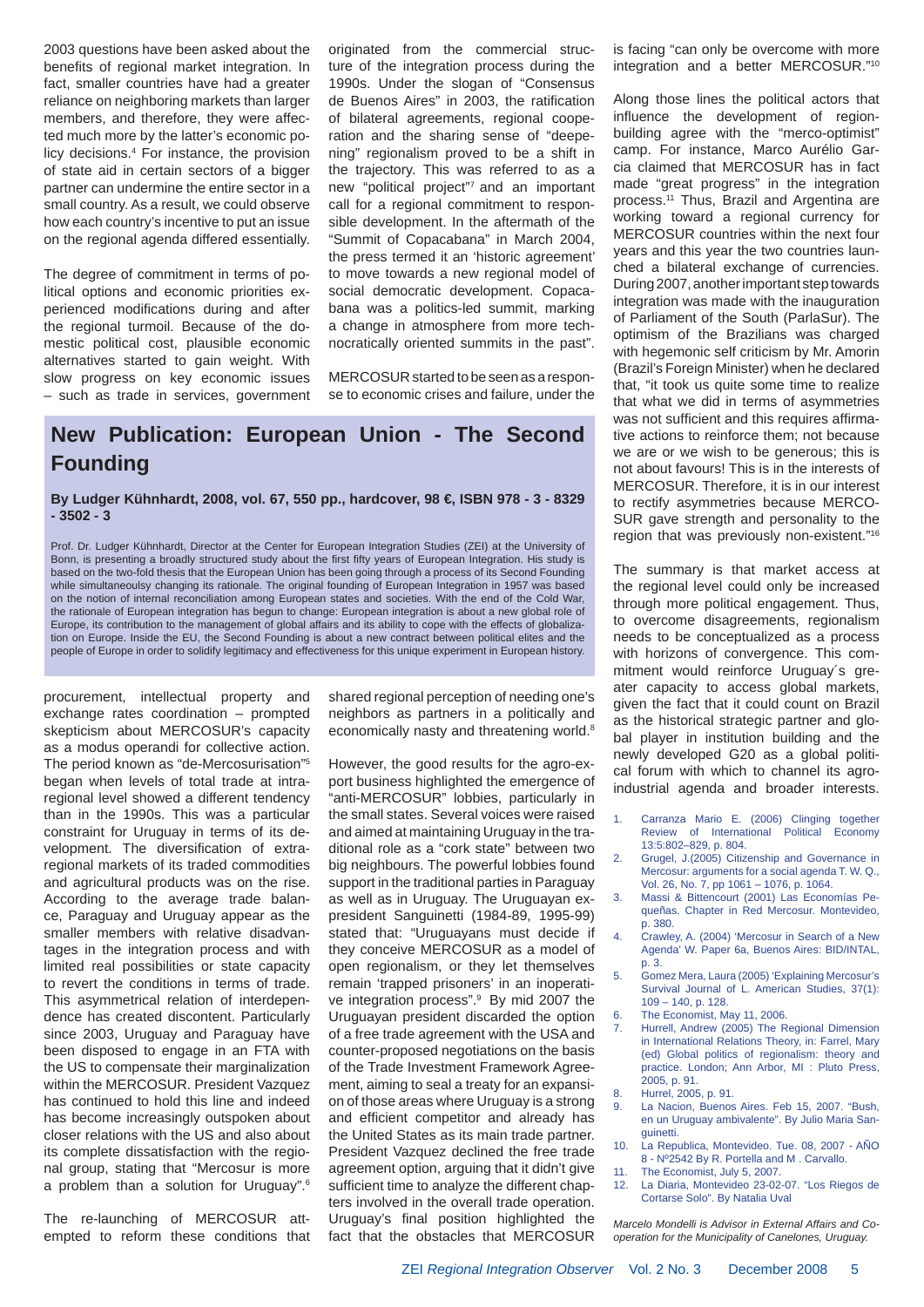## To the Mouth of the Caribbean Sea, Brazil Tunnels Through



*A section of the Guyana/Brazil road. To be opened mid 2009.*

#### Michelle Cave\*

Guyana, a country geographically located in the continent of South America, but culturally Caribbean, has straddled this dichotomy for decades, with neither the continent nor the islands understanding much about the other. In 2005 a move was made to end this divide, with a road being built from Boa Vista, Brazil to the mouth of the Caribbean Sea at Georgetown. This is an initiative by the South American Governments to improve connectivity and infrastructure in the region.

For once the opening up of the Guyana/ Brazil road network would integrate the South American countries with Caribbean countries, embracing extraordinary potential for a wide range of opportunities for entrepreneurs in the region.

CARIFORUM (Caribbean Forum of African, Caribbean and Pacific States) and the European Union enter a new era of bi-regional relations: They signed an Economic Partnership Agreement on October 15, 2008. The EPA is the first genuinely comprehensive North-South trade and development agreement in the global economy.

The deal includes chapters on trade in goods; trade in services; investment; competition; innovation and Intellectual Property, public procurement and development aid.

The Initiative for Integration of Regional Infrastructure in South America, found excellent trading distributive routes already established between Caribbean ports and Guyana, hence this infrastructural development will link the island territories in a way not envisaged before. The regional development also stands to gain from this as greater cooperation is garnered between Chambers of Commerce, banks, professionals, businesses and finally governments.

Sir Shridath Ramphal, playing a crucial role in winning the rights of what NASA calls the biggest oil find of this century, just off Guyana, describes this highway as the final push for CARICOM to solidify its CSME, as this highway brings Guyana strategically closer to South America's integrative lifeblood. CARICOM will have to do some quick footwork to make it worth Guyana's while to stay aligned to CARICOM in the face of a wealthy, growing and increasingly enticing alignment with South America, even in light of the cultural barriers. Already it is being marketed as an Amazonian tourist destination.

After nearly three decades of inward-looking, socialist-inspired development policies, Guyana is starting to open its economy to investment in areas like timber cutting and mining. Guyana's development program lately has been predicated on intensifying links with neighboring countries. Regional authorities with a mandate to strategize around greater cooperation between MERCOSUR and CARICOM cite many commercial enterprises growing up even before the highway has been completed, therefore indicating that this Manaus-Boa Vista-Bon Fin-Lethem-Linden corridor could be profitable to both regions.

A similar road project linking northern Brazil with Venezuela led to a tenfold increase in traffic. In southern Brazil, improved transportation links helped make possible the creation of MERCOSUR. Over the past decade, initiatives have seen not only this highway being constructed but a deep water harbor that allows for the penetration of large volumes of products from Venezuela, Suriname and Brazil, through to the Caribbean. Another benefit of this highway is the upgrading of the energy capacity of the region through the development of hydropower resources. Guyana has a hydropower potential of 7000 megawatts (MW) and the largest single site in the Upper Mazaruni has a potential of 3000 MW. With Guyana's grid demand peaking at only 80 MW, even as it has doubled over the last dozen years, hydropower development in the country would likely require export to Brazil and the Caribbean.

With set priorities and a timetable to launch a number of initiatives attracting investment and facilitating enterprises that will contribute to the integration process of South America and CARICOM, the Brazil/Guyana road will foment commercial activity where little existed before. One example is Guyana's stock feed companies have started trucking in Brazilian soya meal. Additionally, cross border trade will significantly increase as a result of the Takutu river bridge (the Brazil/Guyana friendship bridge), at Lethem. Field surveys have revealed that Lethem will emerge as a major commercial centre through cross-border trade, having good potential for agriculture and agro-based activities with the emerging road and air linkages to Georgetown and the Caribbean.

But what will perhaps be the biggest boon resulting from this opened trade route for South America and CARICOM is the value added component on South American products shipped through Georgetown via the Caribbean, en route to the Atlantic world. Raw materials grown, unfinished or unpackaged, have a ready market in many South American and Caribbean territories. Certainly, with the highway opening, the movement of persons in the CSME area will need to be policed well at the Georgetown port but we will surely see the demographic and language components of the Caribbean changing as people move from one region to another, staying, setting up families, businesses and community activity centers.

*Michelle Cave is a Caribbeanist, specialising in International Trade at the University of the West Indies.*

The University of the West Indies in Barbados prepares the establishment of a Center for Regional Integration Studies in the near future. The next "Regional Integration Observer" with a focus on research and education will report on this initiative in detail.

Further articles in the next "RIO" will examine research and education projects worldwide dealing with regional integration, for example the United Nations University - Centre for Regional Intergation Studies.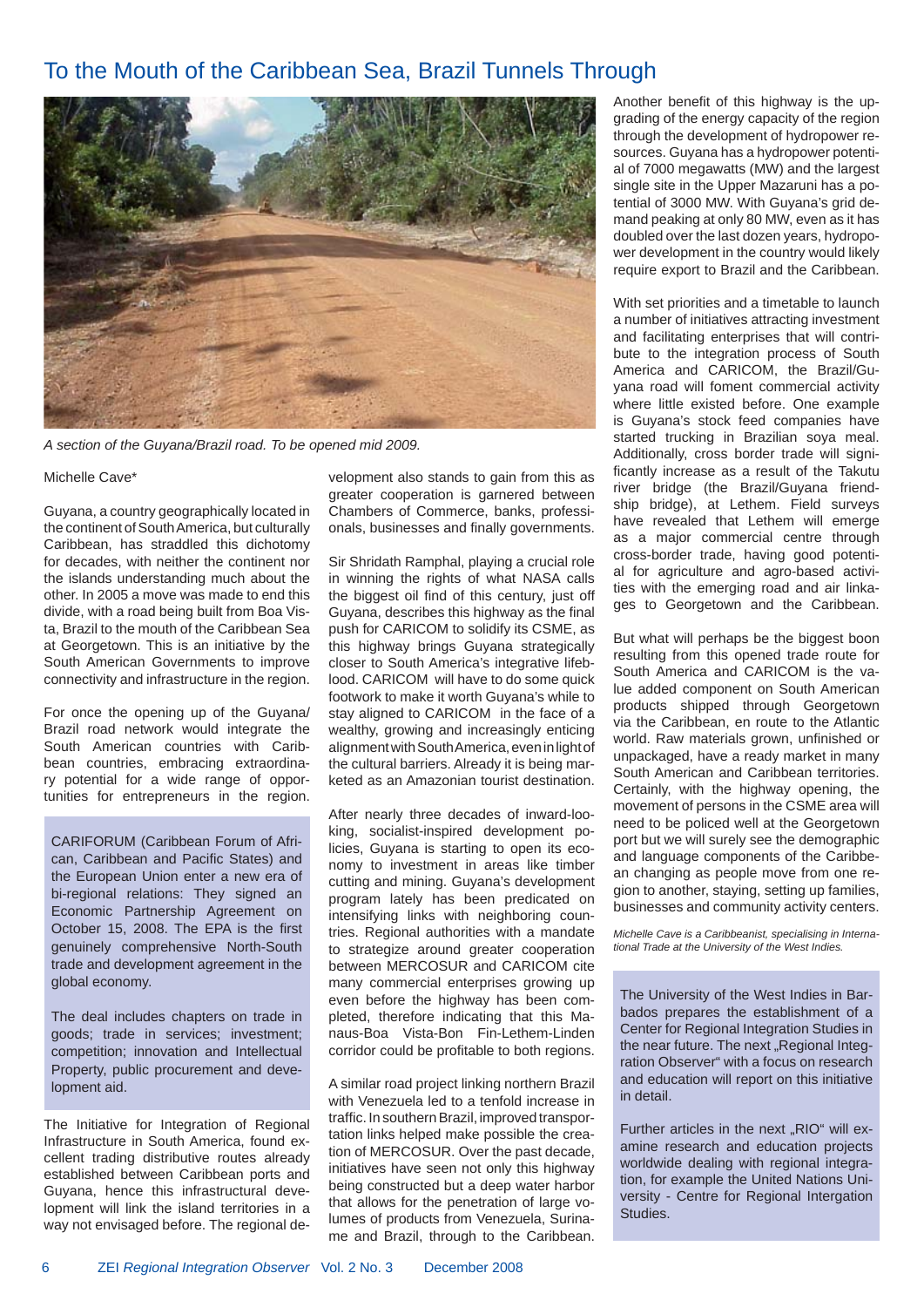## EU - Latin America Relations: Controversies on Immigration Policy

#### Luciana Gil\*

In October 2007, the European Council adopted the European Pact of Migration and Asylum, a text intended to "form the basis of a genuine common European policy"<sup>1</sup> on the matter. The document included commitments to organize legal immigration, taking into account the priorities, needs and reception capacities determined by each Member State and to control illegal immigration "by ensuring that illegal immigrants return to their countries of origin or to a transit country". This agreement between the 27 member states of the EU was criticized by non governmental organizations to be the first step to a "fortress Europe".

In Latin America, a region from where the largest group of emigrants moves to the United States and the second largest to Europe, protests against tougher measures to prevent immigration into Europe began in May 2008, when the Council gave its support to the "Return Directive" proposed by the European Commission. In June, the text was approved by the European Parliament and caused a big debate both in- and outside Europe, because of the fact that in its attempt to harmonize the criteria that member states should follow in their action against illegal immigration, it allowed some countries to sharpen their own immigration policies related to detention, return and sanctions for illegal immigrants.<sup>2</sup> Reactions coming from Latin America expressed serious concerns on the possible consequences that these measures could have for European immigrants from this region.

Regional leaders in Latin America considered it a step back concerning protection and human rights matters. Some of them even threatened the EU: the president of Venezuela, Hugo Chávez, declared that, in case of the application of the directive, European countries wouldn't receive Venezuelan oil. Evo Morales, president of Bolivia –where the percentage of remittances of emigrants in the GDP increased from 2% in 2004 to 6.7% in 2007 $3$  - assured that it was ethically impossible to go on with the negotiations for an Association Agreement between the EU and the Andean Community of Nations (CAN), given a large number of Andean nationals living in Europe.

Spain immediately showed interest in starting a close dialogue with Latin American representatives and promised not to make immigration to Europe normatively harder. Spanish representatives insisted on the fact that the directive only obliged some countries to include a "minimum of guarantees" where they were not existing before, for instance, the detention for an unlimited period of time.4 In fact, most of the controversial new regulations of the

directive say for example that countries "may" and not "shall" take some decisions. This shows that national decisions are still fundamental in immigration policies. Still, the European Pact of Migration and Asylum implied a step forward to the development of a restrictive common policy.<sup>5</sup>

The last EU-LAC summit, which took place in Lima (Peru) in May, produced a final declaration by which leaders of both regions agreed "to further develop a structured and comprehensive dialogue on migration".6 Since then, the topic of immigration has been included in many high level meetings, where many arguments defending immigration were based on the role that immigrants played in the European economy and the historical responsibility of Europe in receiving Latin American immigrants.<sup>7</sup> But surely the main argument - the one that could gather countries of different regions in order to pressure the EU for a responsible approach to immigration - lies in the basic human rights the European Charter of Fundamental Rights guarantees to every person residing in European territory - guarantees - which give sense to and which are in line with the values the EU pretends to pursue in the international arena.

- 1. Brussels European Council 15th and 16th October, Presidency Conclusions, available at: http:// www.consilium.europa.eu/ueDocs/cms\_Data/ docs/pressData/en/ec/103441.pdf.
- 2. For example, the directive establishes a limited period of detention of six months. As Spanish legislation establishes nowadays a maximum of 40 days -excepting special cases-, concerns grew up about the possibility of Spain being able to raise this maximum.
- 3. Estadísticas de remesas en los países de la comunidad andina (2000-2007), General Secretariat of the Andean Community, 01/10/2008.
- 4. Nota de prensa del Ministerio de Asuntos Exteriores de España: "Los secretarios de estado de Iberoamérica y para la UE han informado a los embajadores latinoamericanos sobre la directiva europea de retorno", 24/06/2088.
- 5. See the five commitments in the press release: "2890th Council meeting Justice and Home Affairs", 25/09/2008; available at: http://www.consilium.europa.eu/ueDocs/cms\_Data/docs/pressdata/en/jha/103072.pdf.
- 6. Lima Declaration, available at: http://ec.europa. eu/external\_relations/lac/docs/declaration\_en.pdf 7. Referring to the fact that, at the end of the XIX century and some periods of the XX century, it was Latin America which received high European immigration flows

*Luciana Gil is editor at "Punto Europa" (University of Bologna, Buenos Aires) and teaches at the University of Buenos Aires.*



Participants of the ZEI "Summer Academy in Comparative Regional Integration" *with Alexander Count Lambsdorff, Member of the European Parliament.*

#### **Summer Academy in Comparative Regional Integration 2008**

In September 2008, the Center for European Integration (ZEI) hosted for the second time a "Summer Academy on Comparative Regional Integration".

21 post-graduates and young academics from 9 different regional groupings analyzed different aspects of regionalism. This unique academy debated the question if and how the European Union can serve as a source of inspiration for other regions in the face of globalization.

The Summer Academy was sponsored by the DAAD with funds of the German Federal Foreign Office and supported by the European Commission, the Representation of the State of North Rhine-Westphalia to the European Union, the Deutsche Welle, the European Central Bank and InWEnt.